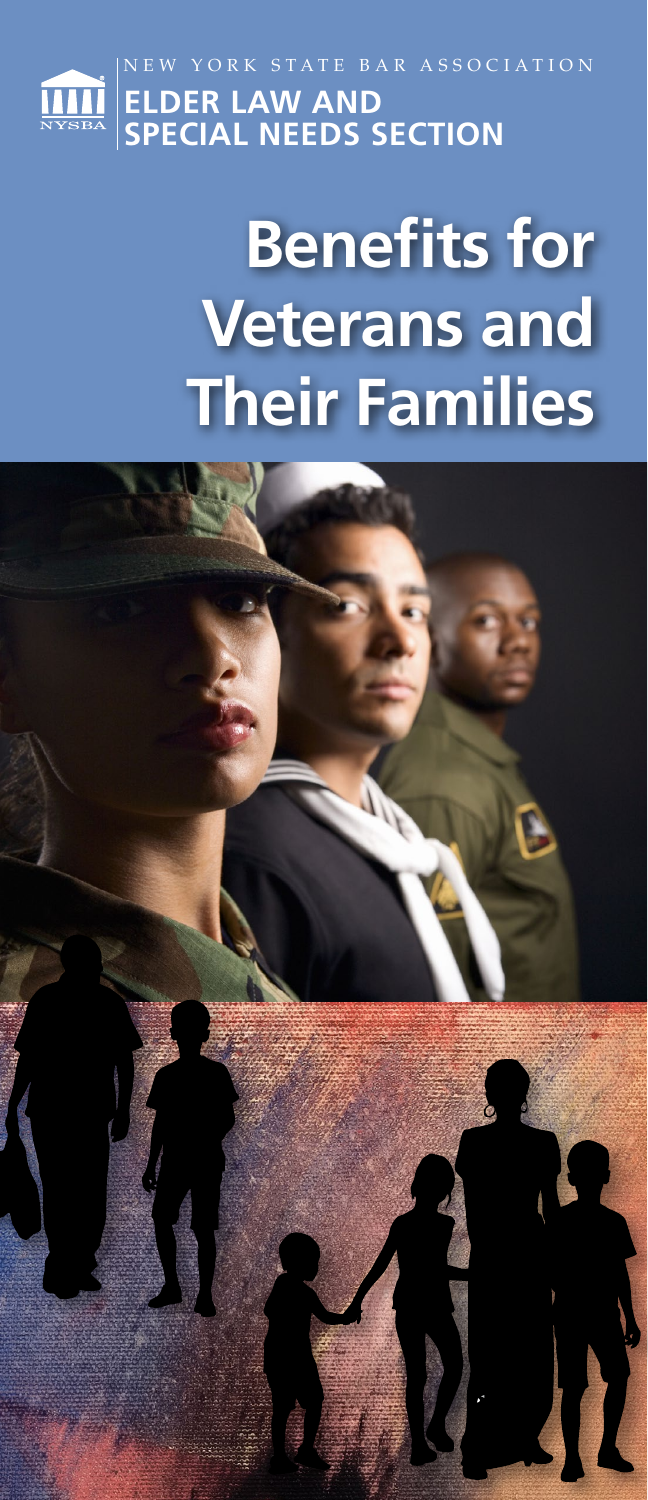# **Benefits for Veterans and Their Families**

There are two major financial benefits programs available to Veterans through the Department of Veterans Affairs ("VA"): Disability Compensation and the Improved Pension program. To be eligible for Disability Compensation benefits, also known as service-connected benefits, a Veteran must have a physical or mental medical condition directly related to his/her military service. By contrast, eligibility for Pension benefits is based on a Veteran's financial need rather than whether his or her condition is connected to service. A Veteran cannot receive both Disability Compensation and Pension, so it is important to determine which program best fits the unique circumstances and needs of each individual Veteran.

# **Disability Compensation (Serviceconnected disability)**

Disability Compensation pays a monthly, tax-free amount to eligible Veterans for disabilities that are service-connected. A disability is considered "service-connected" by the VA when it was sustained during the Veteran's active duty military service, or when a pre-existing condition was aggravated by service beyond its natural progression. Additionally, the condition cannot have been caused by the Veteran's own misconduct, and it must interfere with the Veteran's ability to earn gainful employment. Some diseases and disabilities are presumptively related to a Veteran's service, if the service meets certain criteria. For example, Vietnam era Veterans who served "in country" from January 9, 1962 through May 7, 1975, who have specified diseases which the VA has recognized as being related to exposure to Agent Orange, need only prove that they have a diagnosis of that disease and that they served in country in Vietnam during the requisite period. Some such diseases include ischemic heart disease, diabetes type 2, multiple myeloma, and certain cancers. There are also presumptions that apply to former prisoners of war and some Gulf War Veterans.

The amount of monthly compensation can range from \$130 to nearly \$3, 400 depending on how many service-connected disabilities a Veteran has, the severity of the disabilities, and whether the Veteran has dependents. In order to qualify for Disability Compensation, Veterans with service-con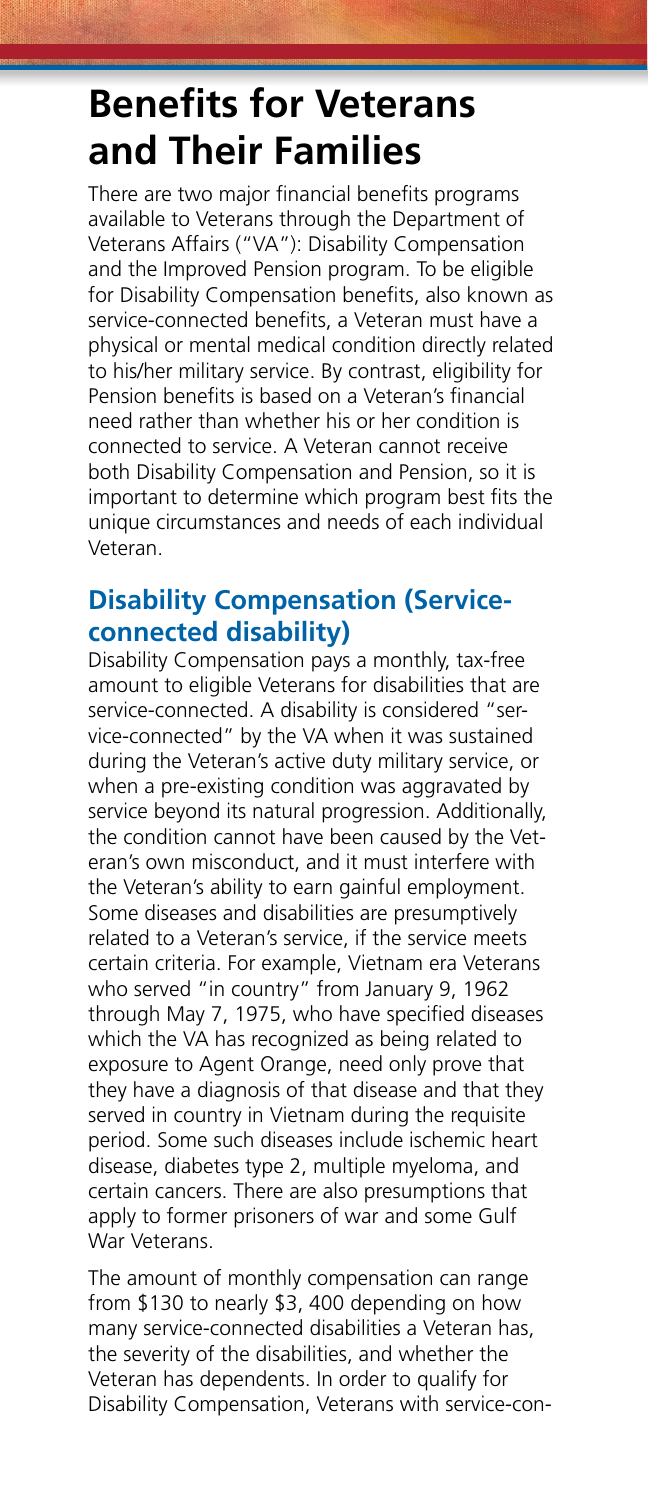nected disabilities must also have been discharged under "other than dishonorable" conditions as determined by the VA. Compensation is counted as income by Medicaid.

# **Special Monthly Compensation**

A Veteran whose service-connected disabilities render the Veteran housebound or necessitate the aid and attendance of another person, may be eligible for an additional monthly amount referred to as special monthly compensation.

# **Non-Service Connected Benefits**

Veterans or widow(er)s of Veterans are entitled to an Improved Pension which also provides a Special Monthly Pension ("SMP") to offset the cost of necessary health care.

The following criteria are necessary before a Veteran or widow(er) of a Veteran can receive Improved Pension benefits:

1. The Veteran must have served at least 90 days of active duty service, one day of which must have been during a war-time period:

 World War II - Dec. 7, 1941 - Dec. 31, 1946, Korean War - June 27, 1950 - Jan. 31, 1955, Vietnam Conflict - Aug. 5, 1964 - May 7, 1975

 Gulf War - August 2, 1990 through date to be set by law by Presidential Proclamation.

- 2. The Veteran must have received a discharge other than dishonorable.
- 3. The claimant must have limited income and assets available.
- 4. The claimant must have a permanent and total disability at the time of application.
- 5. The disability was caused without willful misconduct of the claimant; and
- 6. The Veteran or widow signs an application and provides the application to the Veteran's Administration.

# **Special Monthly Pension Benefits – Low Income combined with disability**

#### **A. Housebound Benefits**

Housebound benefits are available to a Veteran or widow(er) of a Veteran who is determined to be disabled and is essentially confined to the home.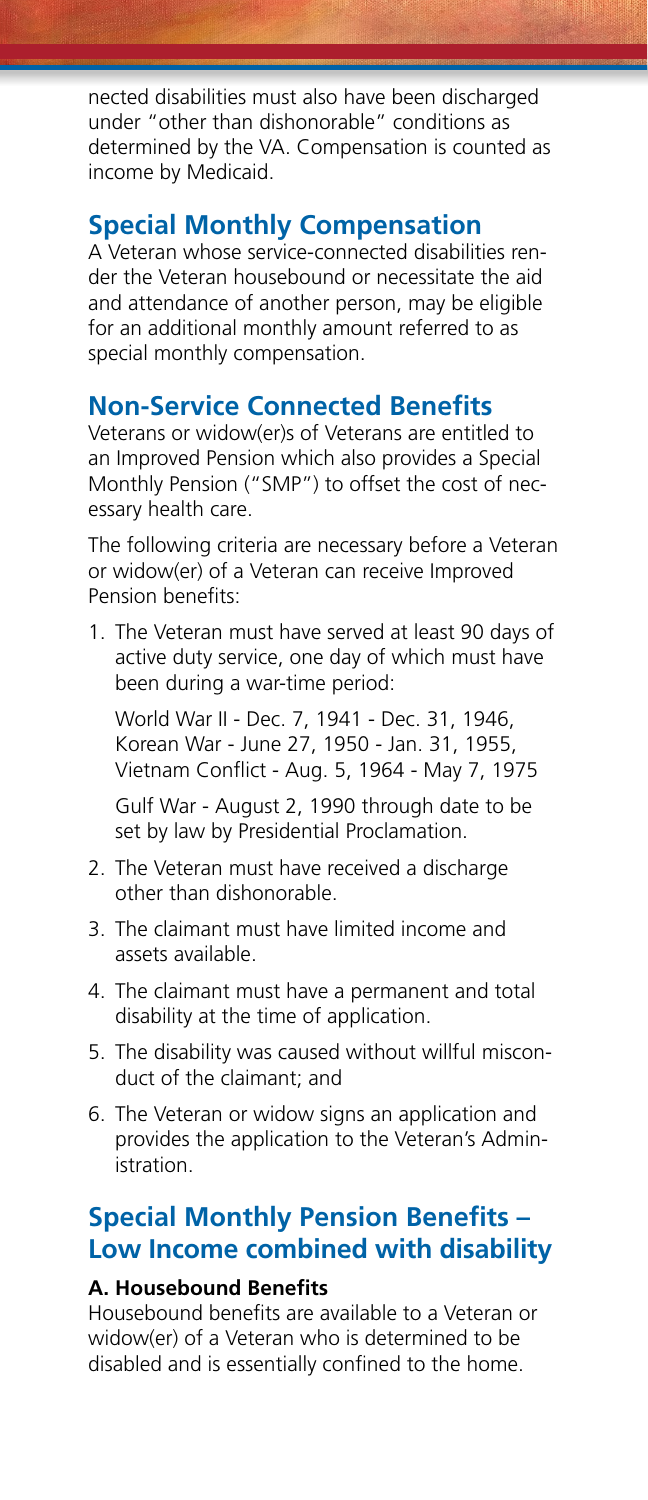The two ways to prove entitlement include:

(1) a single permanent disability rated as 100% disabling under the VA schedule and confined to the dwelling, or

(2) a 100% disability with another 60% disability, regardless of whether or not the person is confined to the dwelling.

A disability rating is not required for people aged 65 or older. People aged 65 or older are presumed to be disabled; however, the VA will require a physician's affidavit regarding the claimant's condition.

The maximum permissible income limits for Housebound Pension benefits are detailed below.

#### **B. Aid & Attendance**

Aid and Attendance benefits are available to a Veteran or widow(er) of a Veteran who meets one of the following conditions:

- a. Claimant is blind;
- b. Claimant is living in a nursing home; OR
- c. Claimant is unable to:
	- i. dress/undress or keep self clean and presentable;
	- ii. unable to attend the wants of nature; OR
	- iii. has a physical or mental incapacity that requires assistance on a regular basis to protect Claimant from daily environmental hazards.

**Most recent pension amounts, which are also the MAPR** for the basic pension range from \$12,652.00 for a single Veteran, \$16,569.00 for a Veteran with a dependent; Housebound - \$15,462.00 for a single Veteran, \$19,380.00 for a Veteran with a dependent; Aid and Attendance \$21,107.00 for a single Veteran, \$25,022.00 for a Veteran with a dependent. Please consult the VA website for updates: www.va.gov.

#### **C. Income Limits**

The claimant will be denied benefits if the Veteran's or widow(er)'s countable income exceeds the Maximum Annual Pension Rate ("MAPR"). (Please see paragraph above.) With regard to income requirements, the applicant will be denied benefits if the Veteran's or widow(er)'s countable income exceeds the maximum permissible family income limits. Countable income is all income attributable to the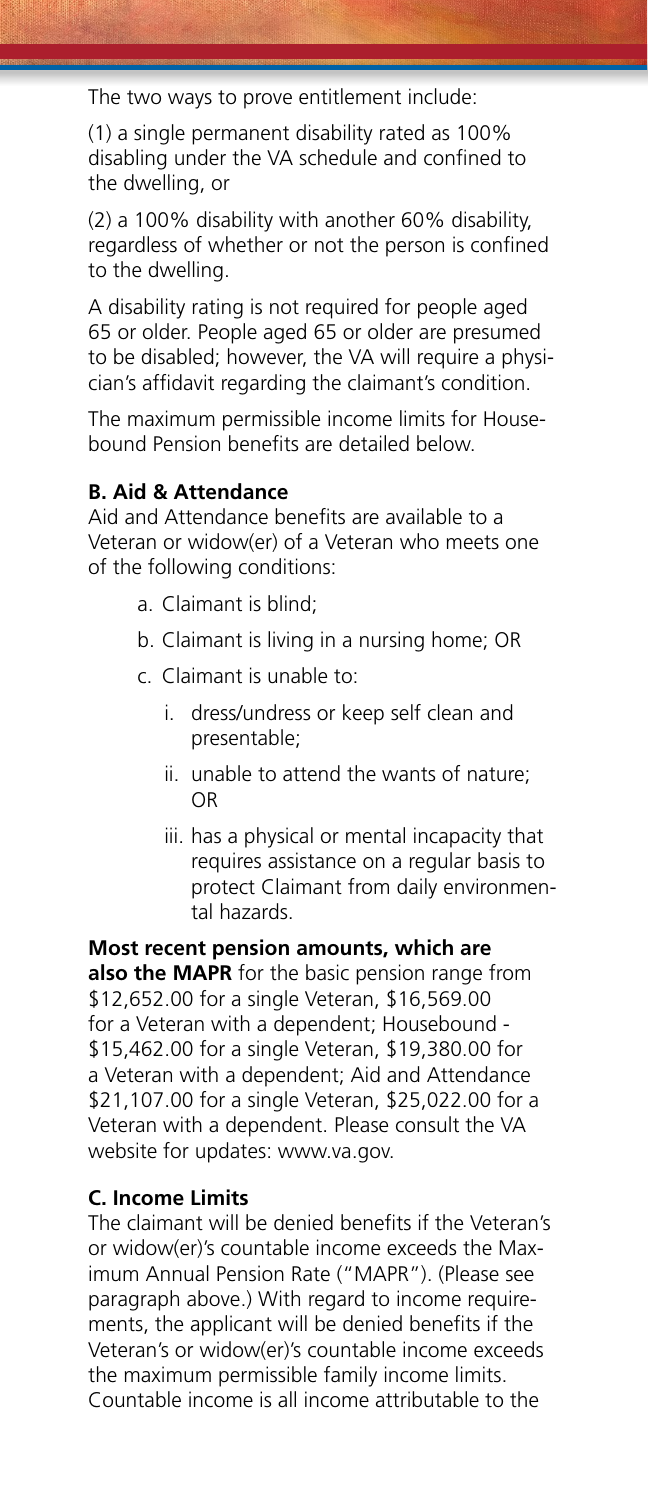applicant, the applicant's spouse, and the applicant's dependent children. Although most Veterans have income that exceeds the permissible family income limits, unreimbursed medical expenses paid by the claimant may be used to reduce the claimant's countable income. Unreimbursed medical expenses that may reduce income include: doctor's fees, dentist's fees, prescription glasses, Medicare premium deductions and co-payments, prescription medications, health insurance premiums, transportation to physician offices, therapy, and funeral expenses.

The most beneficial unreimbursed expenses that may reduce countable income are the costs of home health care, assisted living facilities, or skilled nursing homes.

#### **D. Asset Requirements**

The VA considers the net worth of the individual seeking benefits, excluding the value of the person's home, furnishings, and car. The standard as to whether a person will be eligible for benefits is whether the person has "sufficient means" to pay for their own care. The net worth of both the Veteran and the Veteran's spouse are considered when determining eligibility.

#### **Presumption of Sufficient Means**

The VA assigns no specific dollar amount, rather stating, "[w]hen the corpus of the estate of the Veteran or, if the Veteran has a spouse, the corpus of the estates of the Veteran and of the Veteran's spouse is such that under all the circumstances, including consideration of the annual income of the Veteran, the Veteran's spouse and Veteran's children, it is reasonable that some part of the corpus of such estate be consumed for the Veteran's maintenance". 38 C.F.R.§ 3.27(b). Excessive net worth is a question of fact for resolution after considering the facts and circumstances in each case. A number of variables must be taken into consideration when making a net worth determination: 1. income from other sources; 2. family expenses; 3. claimant's life expectancy, and, 4. convertibility into cash of the assets involved." 38 USCS § 1522, § 1543 A commonly used measure for assets and an amount specifically listed in the M21-1, is \$80,000 or less in assets, whether married or single.

# **Qualifying Family Members**

There are three main categories that qualify as "family members" of a Veteran for VA benefit purposes: Spouses, Children, and Parents. Spouses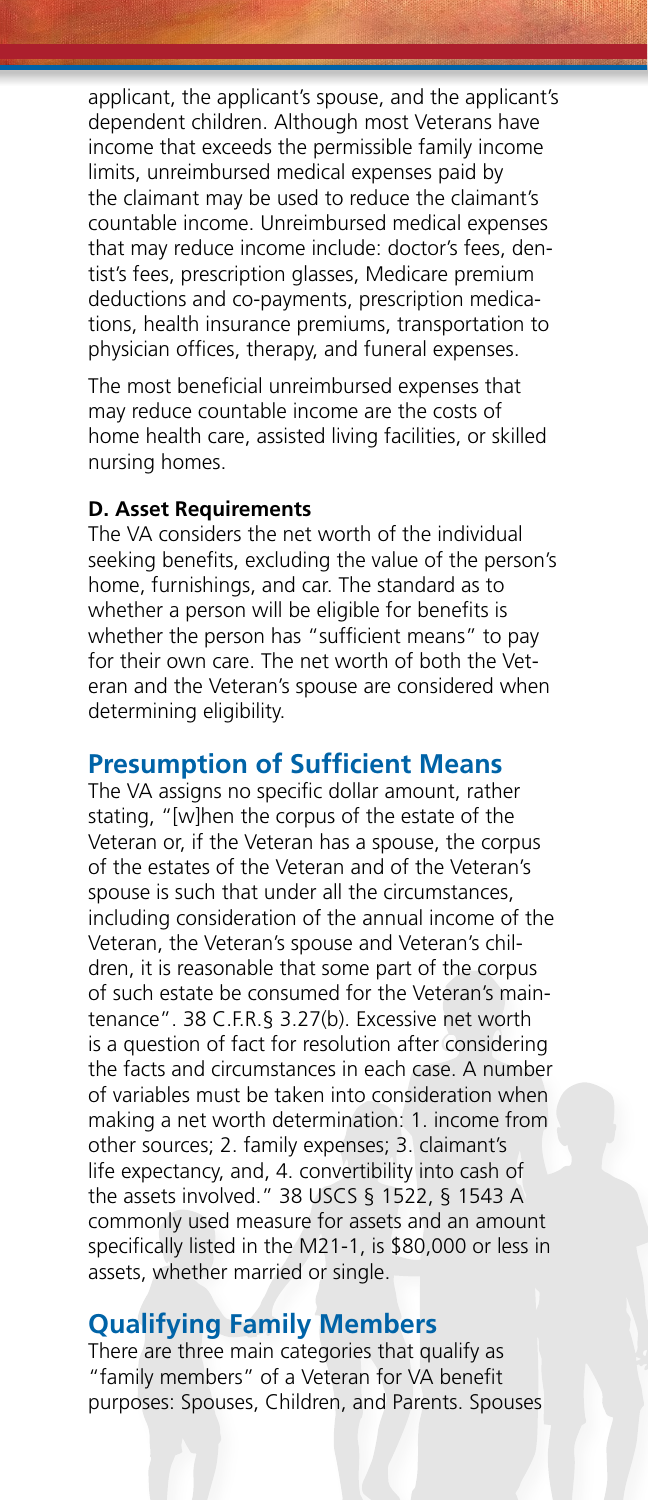must be able to provide proof that they were validly married to the Veteran at the time of the Veteran's death, which generally requires no more than a written statement but can sometimes require production of a marriage license or certificate, or other documentation that would prove the marriage was valid. A surviving spouse must have been married to the Veteran for at least one year prior to the Veteran's death and must not have remarried after the Veteran's death. A surviving child can be either the biological, adopted, or step-child of the deceased Veteran, as long as there is adequate proof or documentation of the parent-child relationship. Surviving parents are eligible for a very limited subset of benefits that require them to have been financially dependent on the Veteran and require the aid and attendance of another person due to their advanced age or failing health.

### **Accrued Benefits**

Due to the length of time it can take from the time a Veteran files an application for benefits to the time when the VA makes a decision on the claim, the Veteran may pass away before receiving a decision or award. In such cases, the VA may subsequently review the deceased Veteran's claim file and determine that the claim would have been granted if the Veteran were still alive. The benefits the Veteran would have been awarded are called Accrued Benefits, and can be paid directly to a surviving family member instead as long as the qualifying survivor files a claim to substitute into the place of a Veteran. The VA will only consider the evidence that was in the file at the time of the Veteran's death.

# **Dependency and Indemnity Compensation (DIC)**

When a Veteran's death is service-connected, monthly benefits may be paid to a qualifying surviving family member. A Veteran's death will be considered service-connected if it occurred in the line of duty, resulted directly or contributorily from a service connected disability, or was the result of negligent VA medical treatment. DIC benefits may also be due where a Veteran's death was not related to his or her service but the Veteran was service connected for his/her disabilities at a rate of 100% for the 10 or more years preceding death or since the Veteran's Veteran's release from active duty and for at least five years immediately preceding death, or for at least one year before death if the Veteran was a former prisoner of war who died after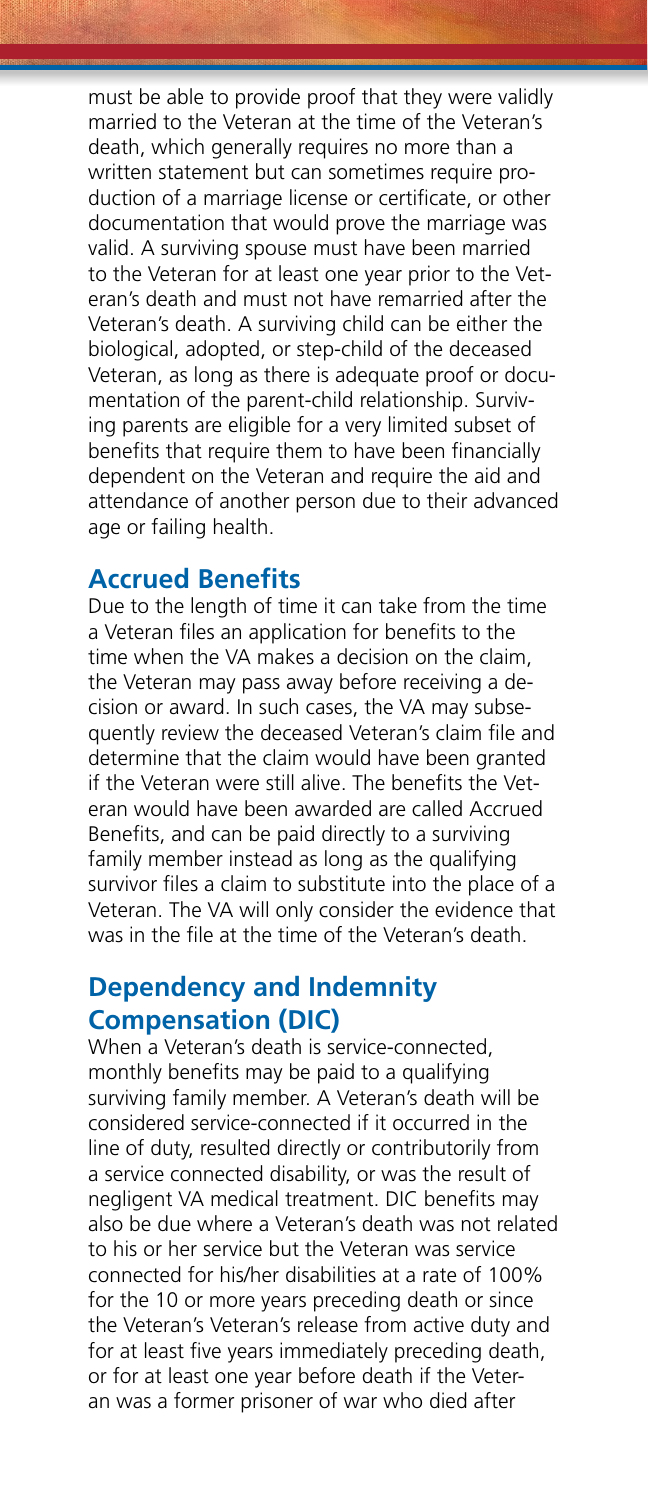September 30, 1999. A qualifying surviving spouse is considered "first in line," to receive DIC benefits. However, in cases where there is not surviving spouse, the benefits may be awarded to a qualifying surviving child.

# **Long Term Health Care Benefits**

#### Residential Care New York State Veterans Homes

New York State owns and operates four homes, recognized by the VA, and receive some VA aid to cover a portion of the cost of a Veteran's care. These state-run facilities are called state Veterans homes and are located in Genesee, Chenango, Westchester, Queens and Suffolk counties. Some state Veterans homes may also provide care to spouses and surviving spouses of Veterans. The aid provided by the VA to state homes is called per diem aid.

The per diem aid must not be greater than one-half of the cost of caring for the Veteran. Veterans, their families, or Medicaid are responsible for the remaining charges because the VA will only pay a portion of the cost of daily care of the Veteran. The state may collect from any other income of the Veteran, with the following exception: Medicaid beneficiaries receiving aid and attendance pension benefit cannot be required to use that money to pay toward the cost of care. CMS State Medicaid Manual 3705(A).

NYS Veterans Homes also provide day care programs – these can benefit Veterans of all ages especially younger Veterans with traumatic brain injuries.

#### Community Based Care

Home care benefits are available as an alternate to nursing home care or when the Veteran needs assistance but does not meet nursing home level of care. Community based services available to Veterans, depending on need, include: hospice, palliative care, community residential care, personal care, community residential care, adult day health care and geriatric evaluation and management. Medicaid covers the cost for individuals eligible for adult day health care, hospice, personal care and palliative care.

#### Death Pension

There are technically three types of death pension programs, but only one of the three is available for claims filed after January 1, 1979. Called the "Improved Pension Program" or IPP, these benefits are